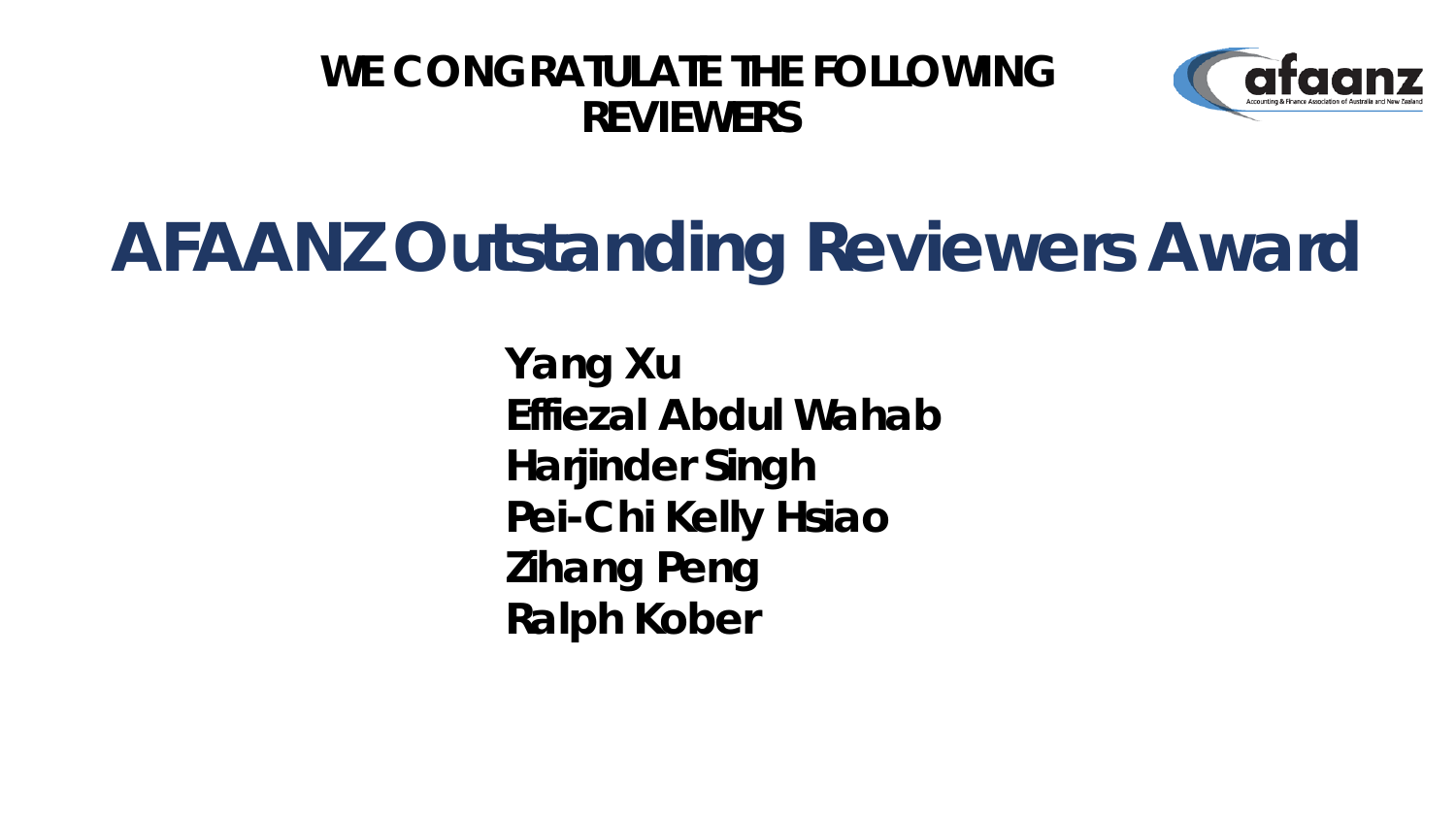

**Best Paper presented by a PhD Student**

## **Sarka Stepankova**

with this Award for

### **"***Using More Effective Instructional Verbs to Elevate Auditors' Professional Skepticism***"**

co-authored with Noel Harding, Diane Mayorga and Ken Trotman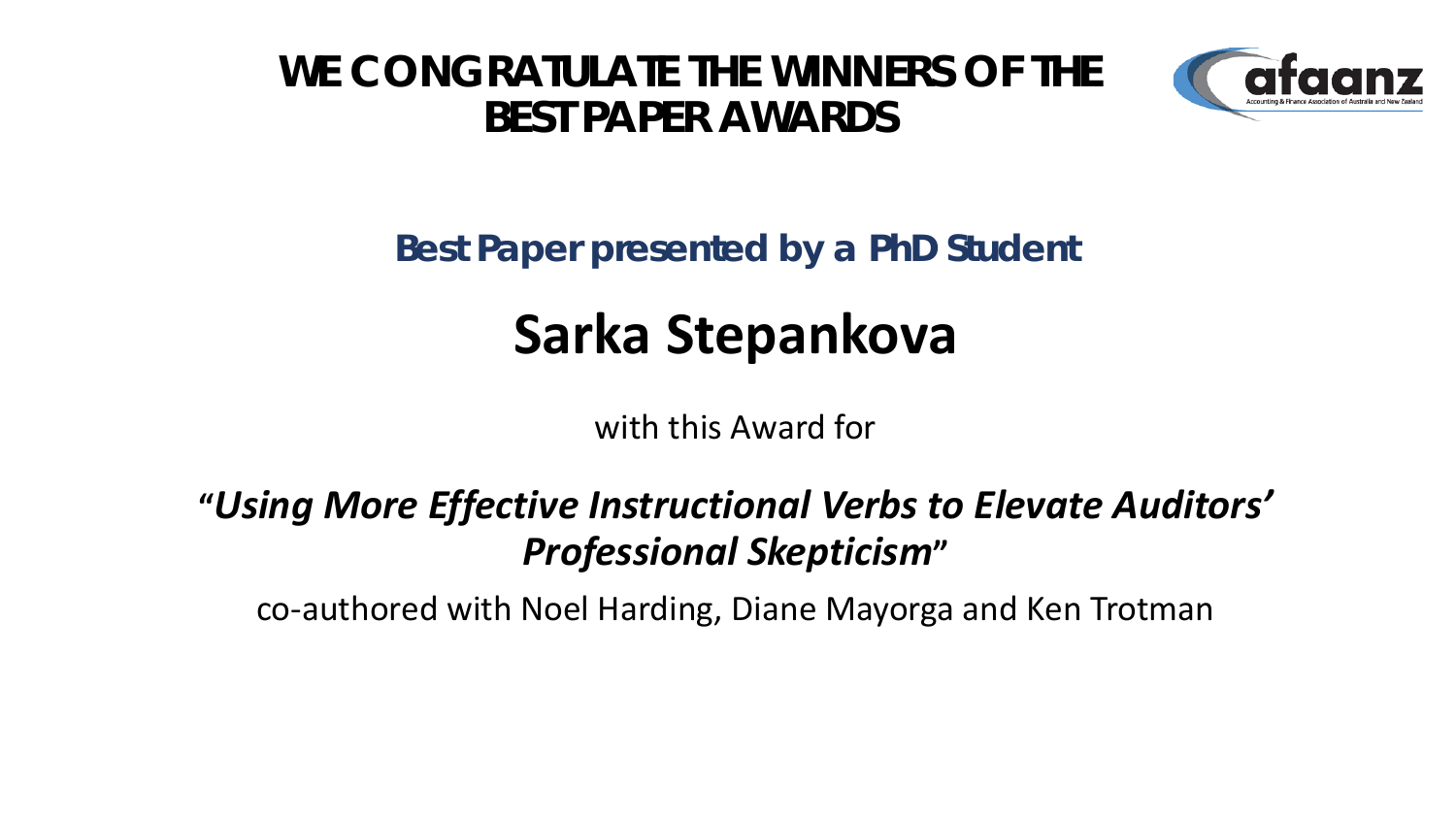

# **Auditing**

**Sponsored by:**



**Elizabeth Cowle, Tyler Kleppe, James Moon & Jonathan Shipman** Paper Title:

"**Client Consulting Opportunities and the Reemergence of Big 4 Consulting Practices: Implications for the Audit Market"**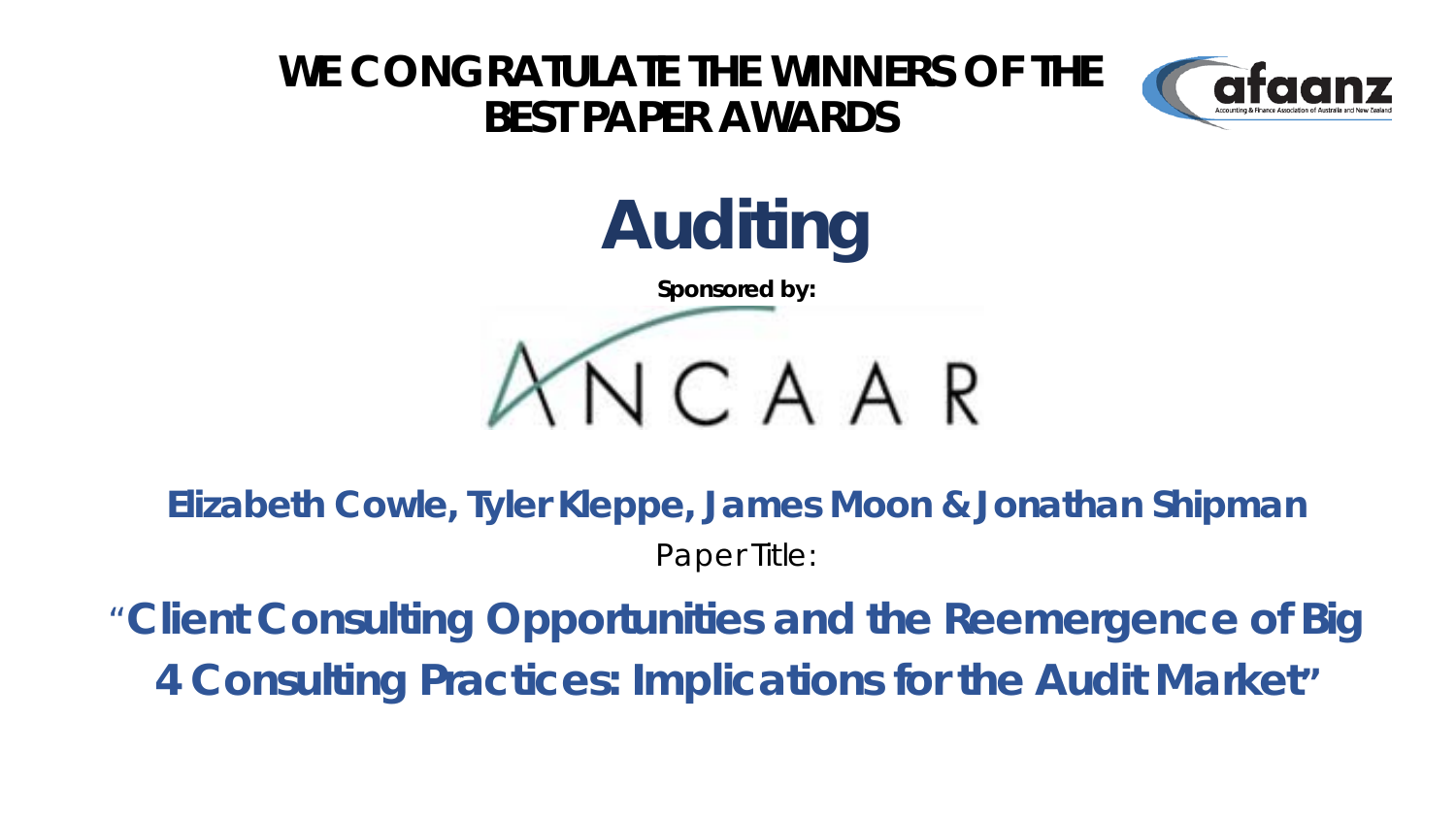

# **Corporate Finance**

**Sponsored by:**



#### **Andrew Ferguson, Wei Hu & Peter Lam**

Paper Title:

**"Enough is enough: policy uncertainty and acquisition abandonment"**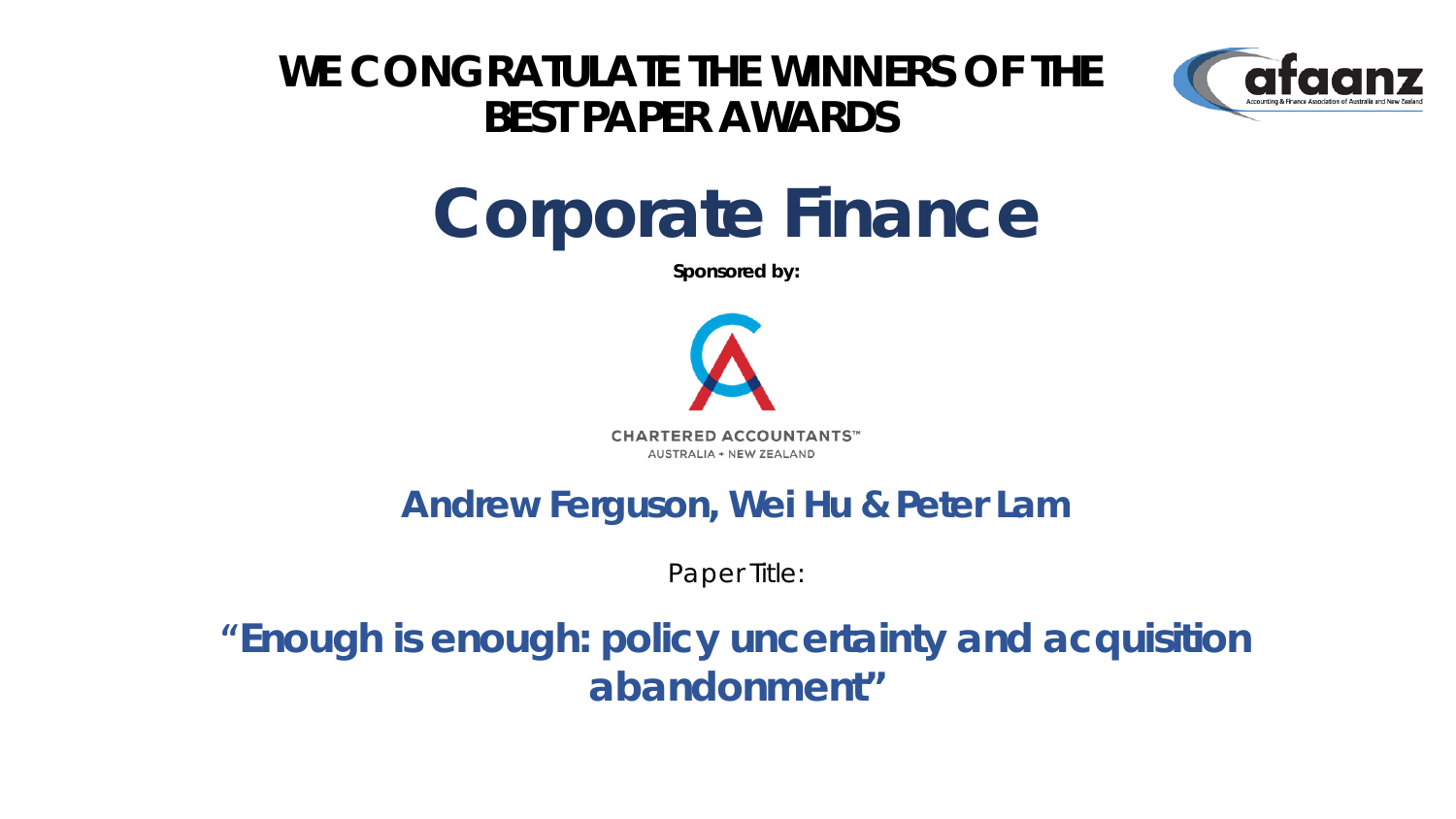

## **Finance**

**Sponsored by:**



### **Antonio Gargano, Marco Giacoletti & Elvis Jarnecic**

Paper Title:

"**Attention and House Search: Evidence form Online Listings"**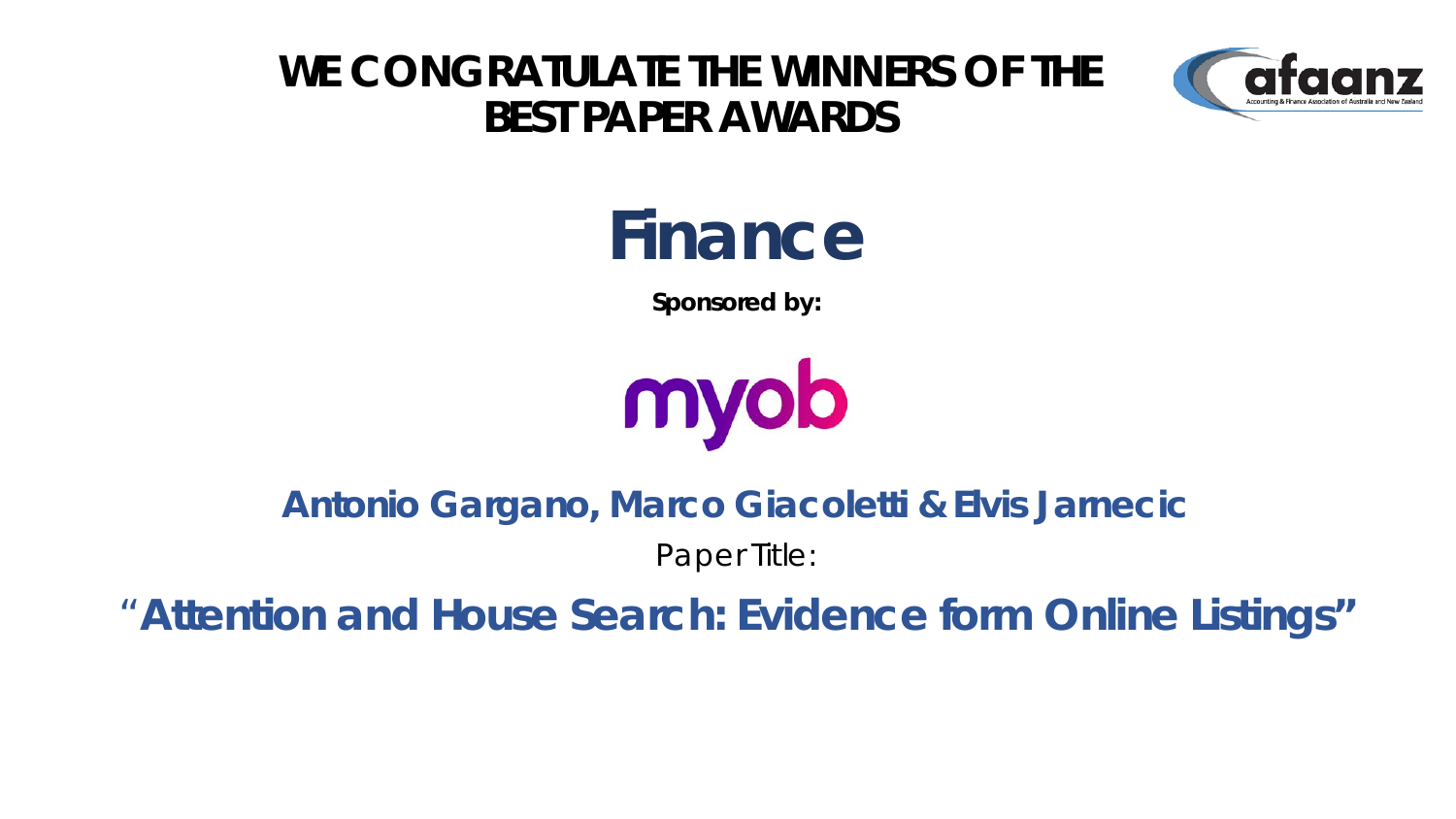

# **Corporate Governance**

**Sponsored by:**

# WILEY

**Lillian Ng, Man Duy Pham & Jing Yu**

Paper Title:

**"Labor Voice in Corporate Governance: Evidence from Opportunistic Insider Trading"**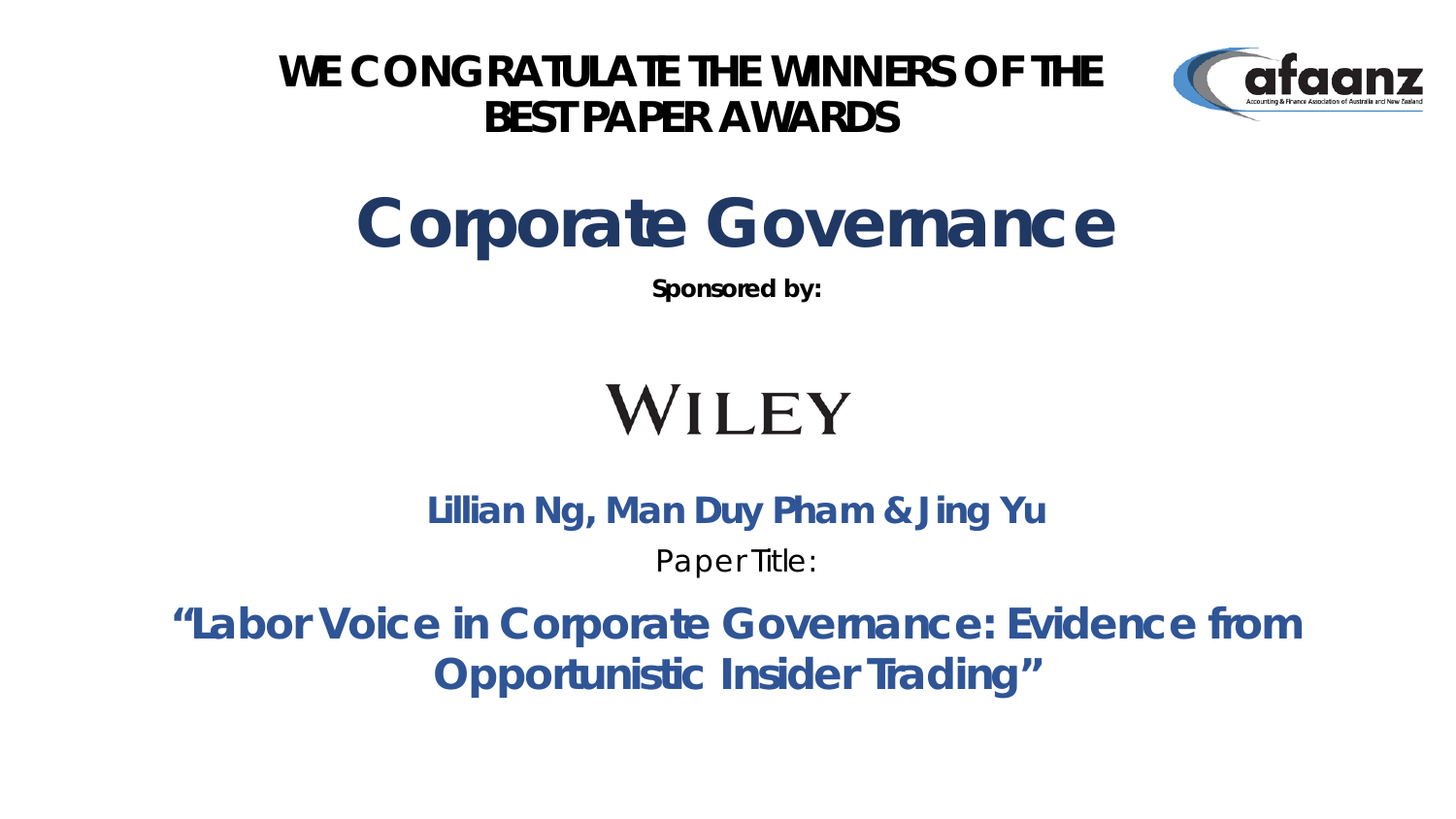



# **Corporate Social Responsibility**

**Sponsored by:**

**ACCA** Think Ahead

**Ivan Diaz -Rainey, Paul Griffin, David Lont, Antonio Jesús Mateo Márquez & Constancio Zamora Ramirez** Paper Title:

"**Shareholder activism on climate change: evolution, determinants and consequences"**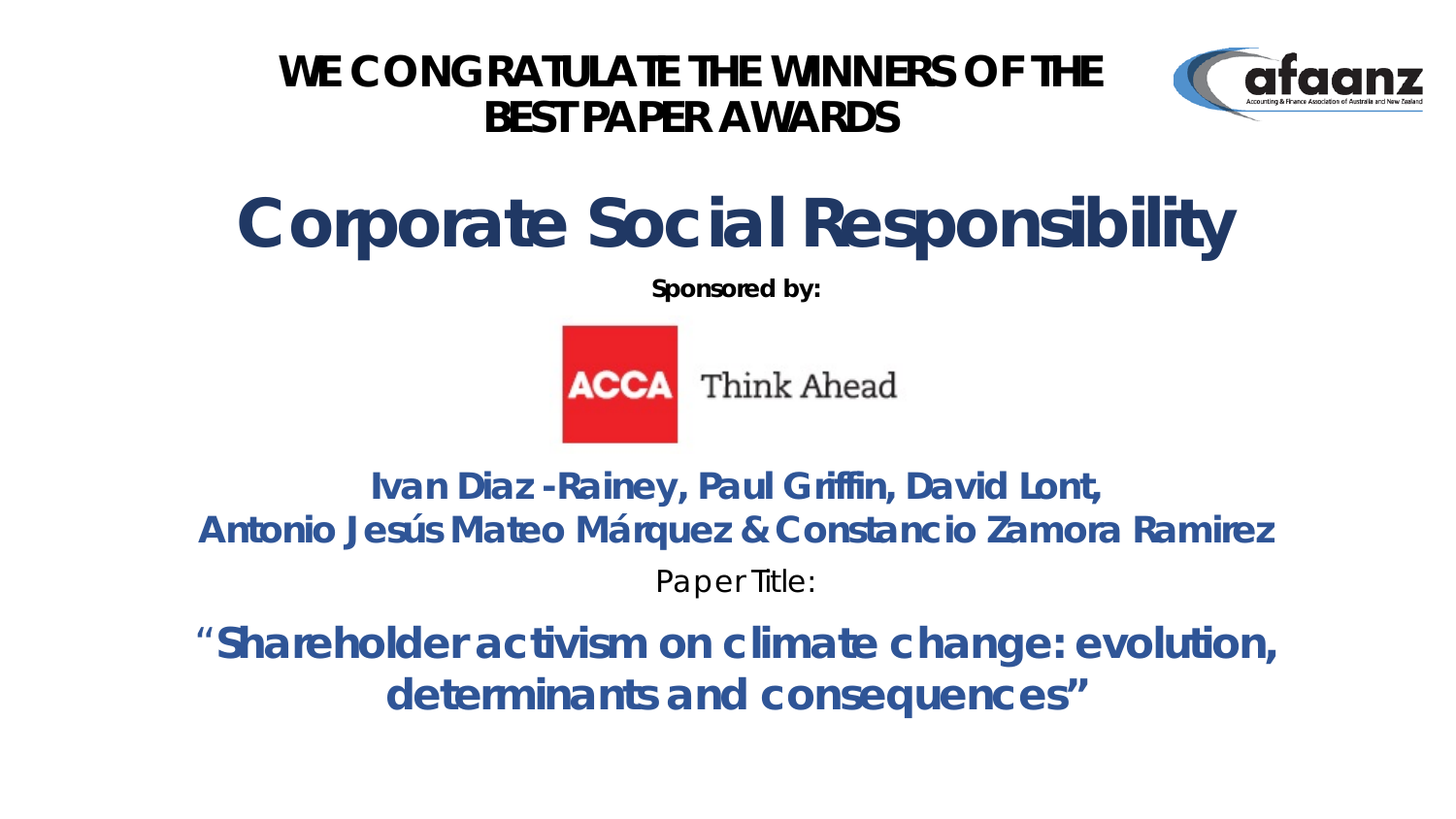

# **Education**

**Sponsored by:**



**Warrick Long, Maria Northcote, Lisa Barnes & Anthony Williams** Paper Title:

"**Is role conflict creating the "nocebo" effect on Accounting education?"**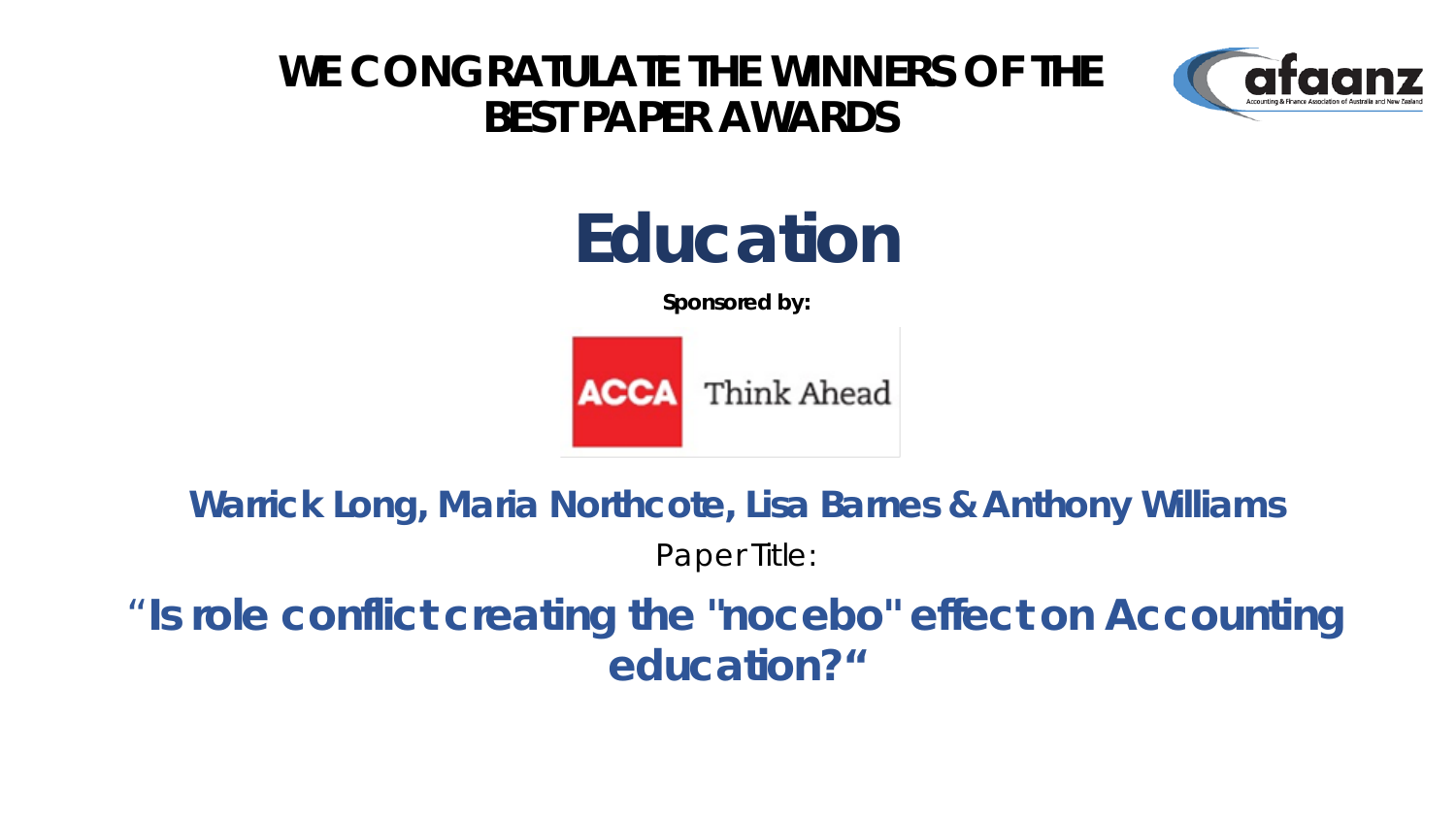



# **Financial Accounting**

**Sponsored by:**



**Chen Chen, Leye Li, Louise Yi Lu & Rencheng Wang** Paper Title:

"**Flu Fallout: Evidence on the Effect of Employee Distraction on Corporate Information Production Quality"**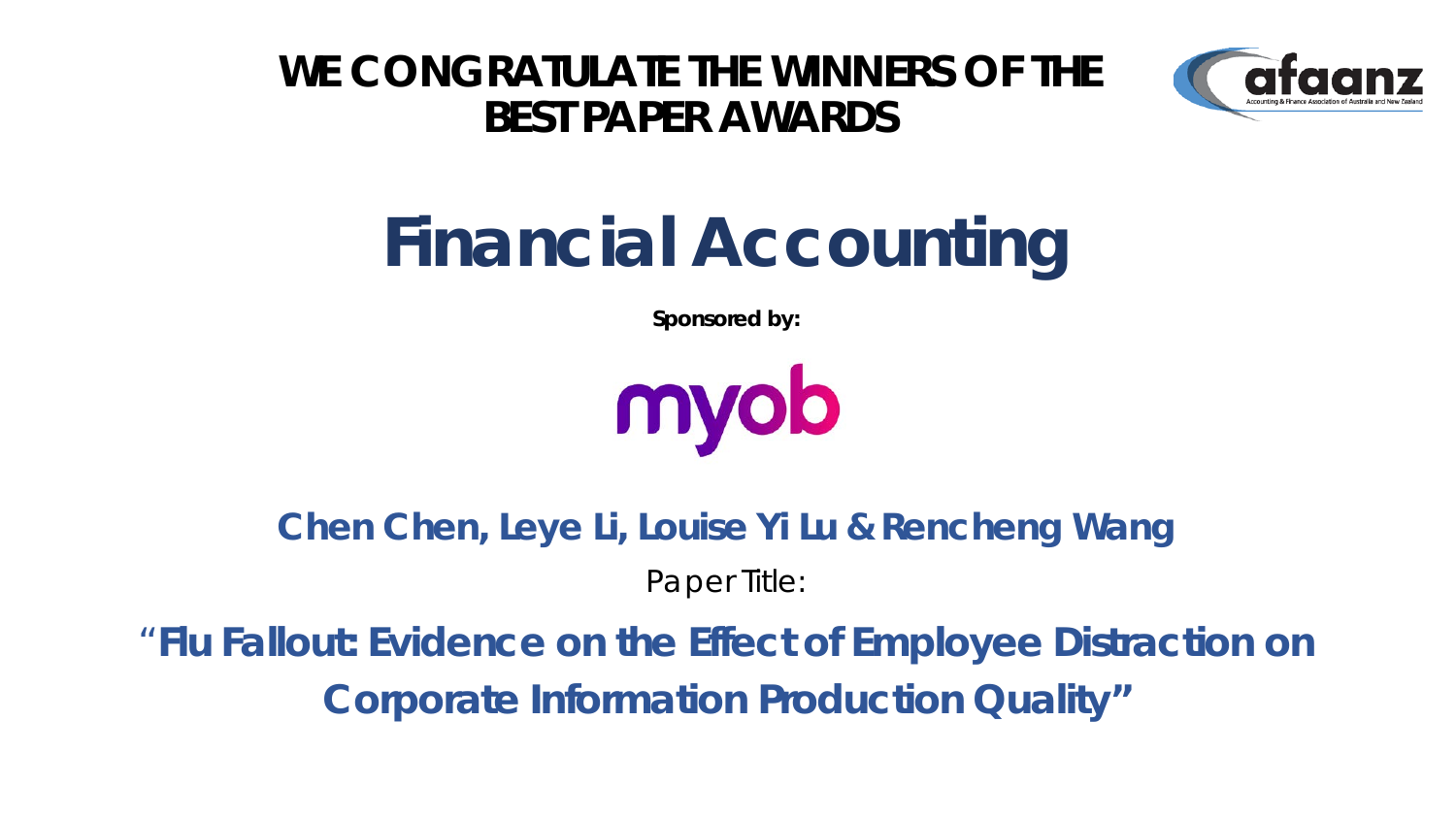

# **Management Accounting**

**Sponsored by:**



**Dennis Fehrenbacher & Alessandro Ghio**

Paper Title:

**"Does Social Media Activity Influence Trade Credit Levels? Archival and Experimental Evidence"**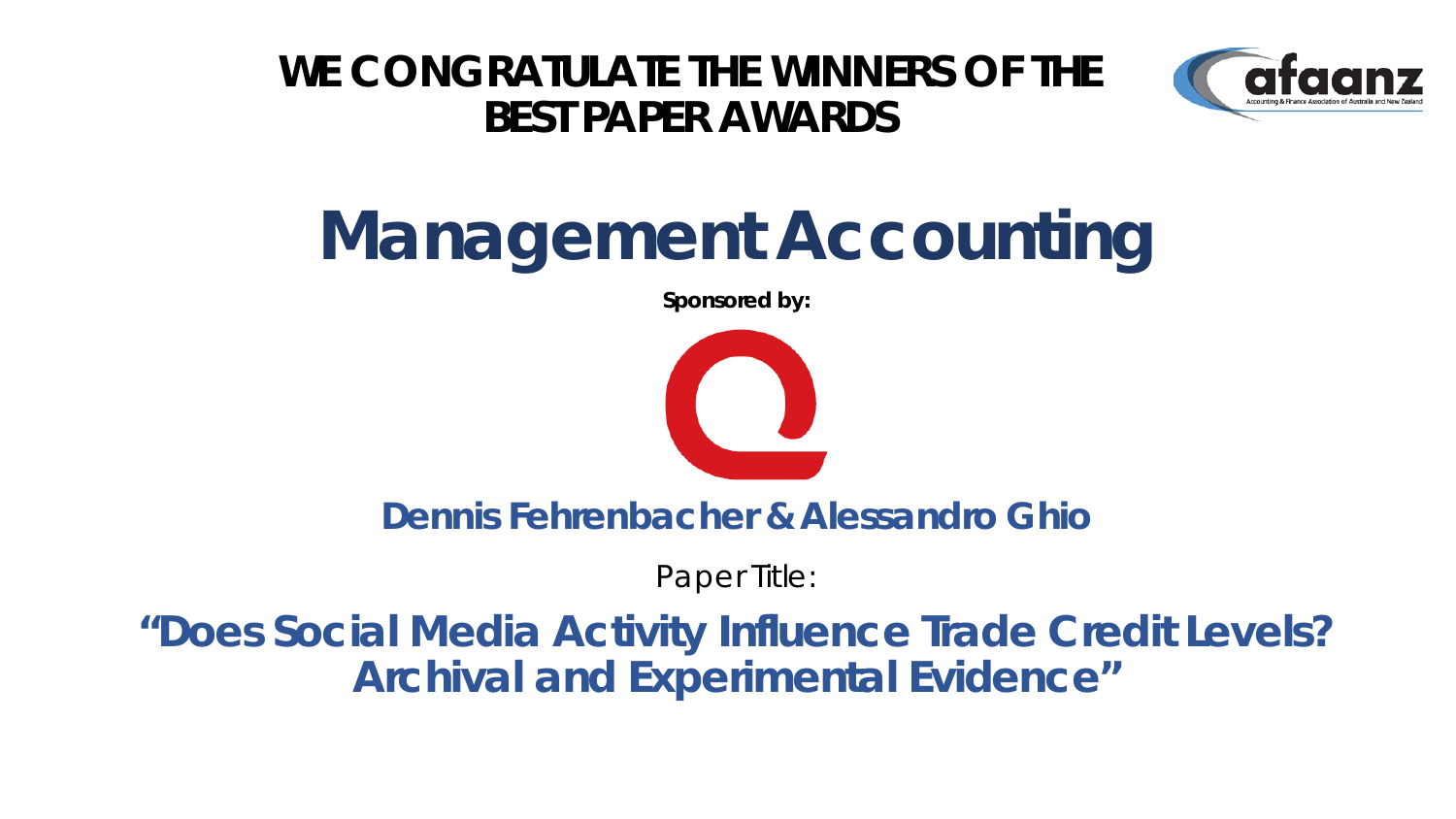

### WE CONGRATULATE THE WINNER OF THE PHILIP BROWN AWARD

### *'*High frequency trading and co-movement in financial markets*'*

Published in the *Journal of Financial Economics*, vol. 134, no. 2.

Co-Authored by Laura Malceniece and Karlis Malcenieks (Stockholm School of Economics) and Talis Putnins (University of Technology, Sydney)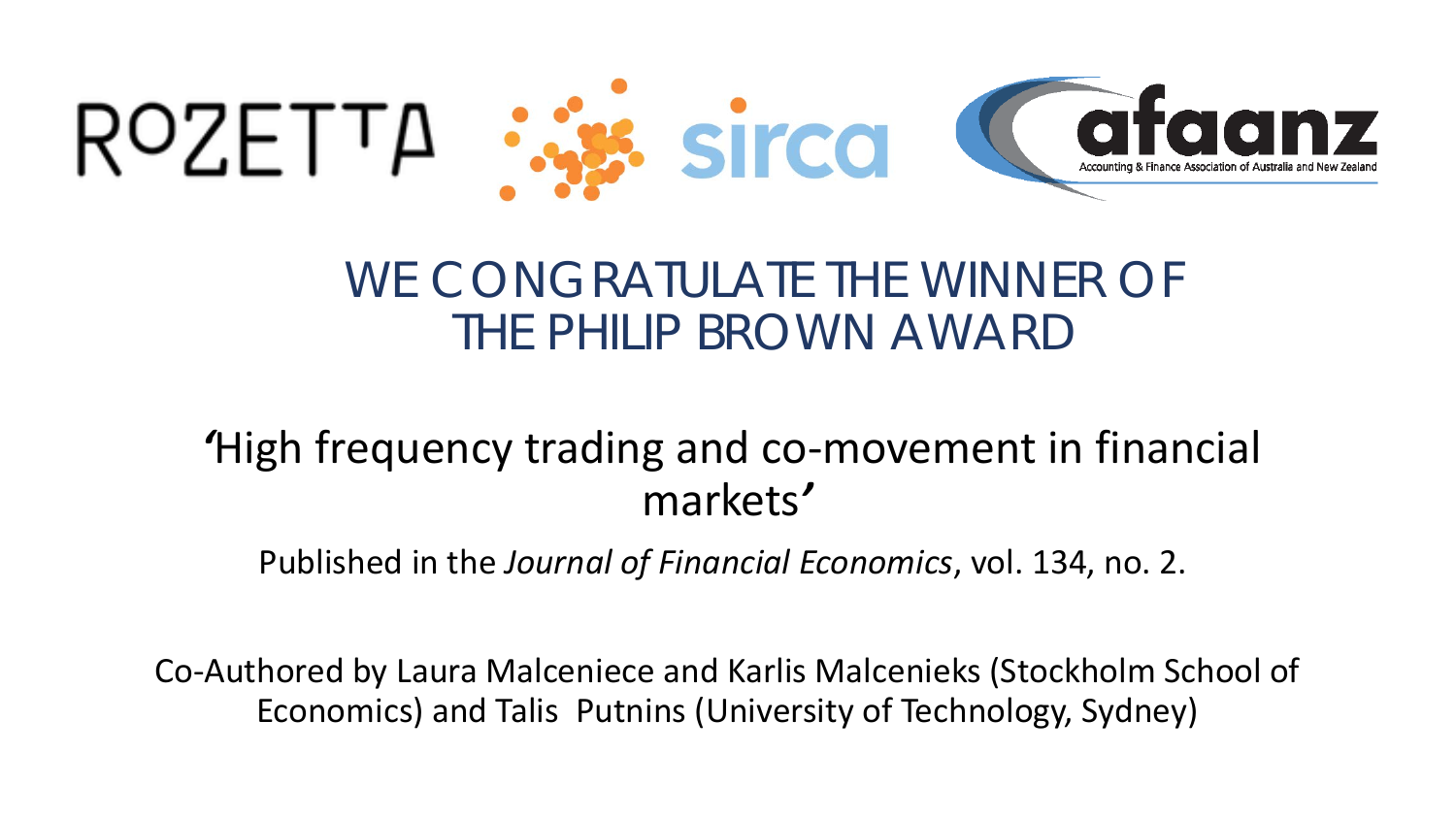



## WE CONGRATULATE THE WINNER OF THE 2019 PETER BROWNELL MANUSCRIPT AWARD

**Awarded to Sarah Osborne**

#### **Paper entitled**

**'Abnormal returns and asymmetric information surrounding strategic and financial acquisitions***'*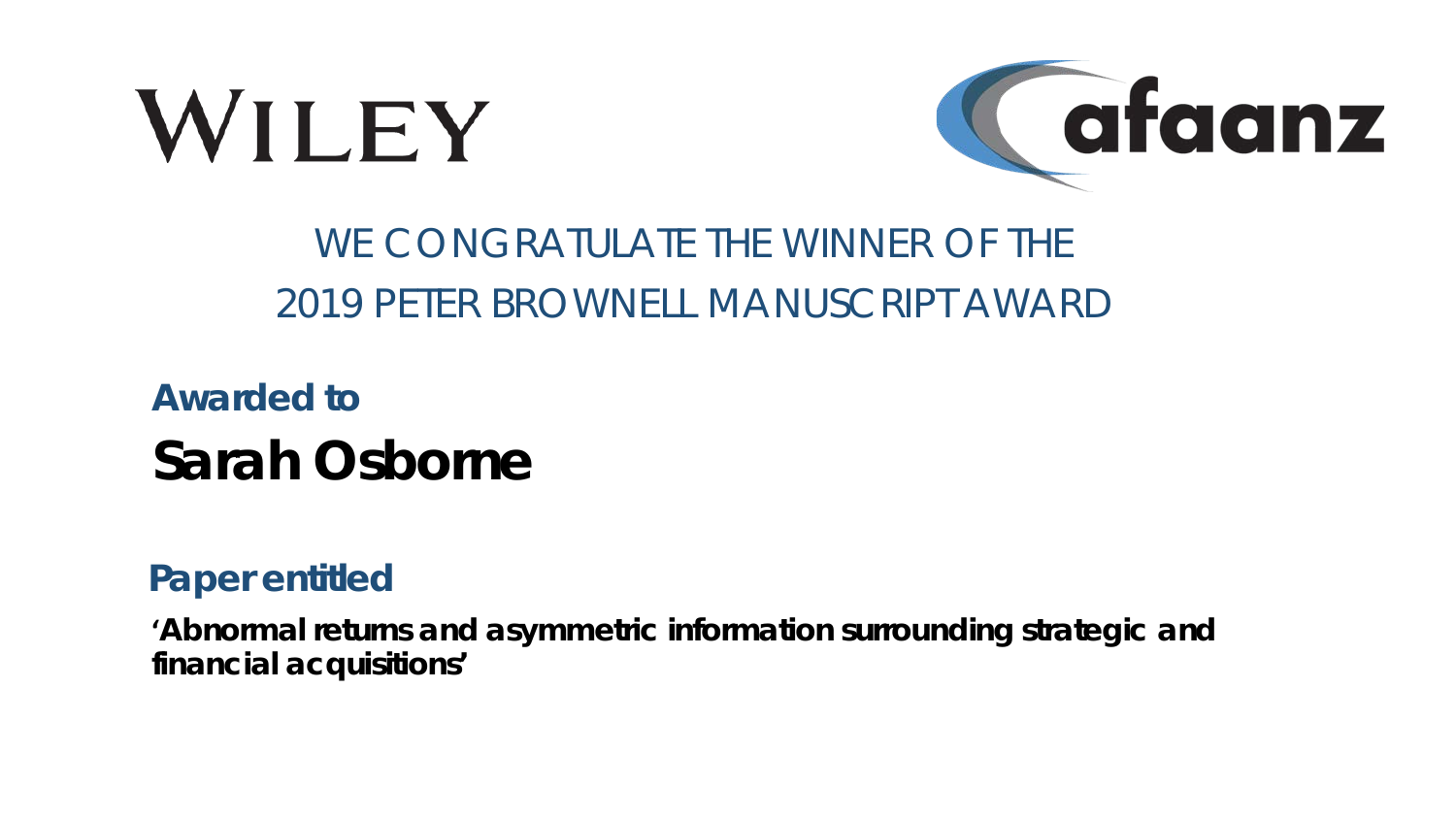### **BEST PhD AWARD HIGHLY COMMENDED**



## Tim Kooijmans

### "**Costs of the Information Advantage of Financial Intermediaries"**

Monash University

*Supervisors:*

Professor Chris Veld, Professor Abe de Jong and Associate Professor Peter Koudijs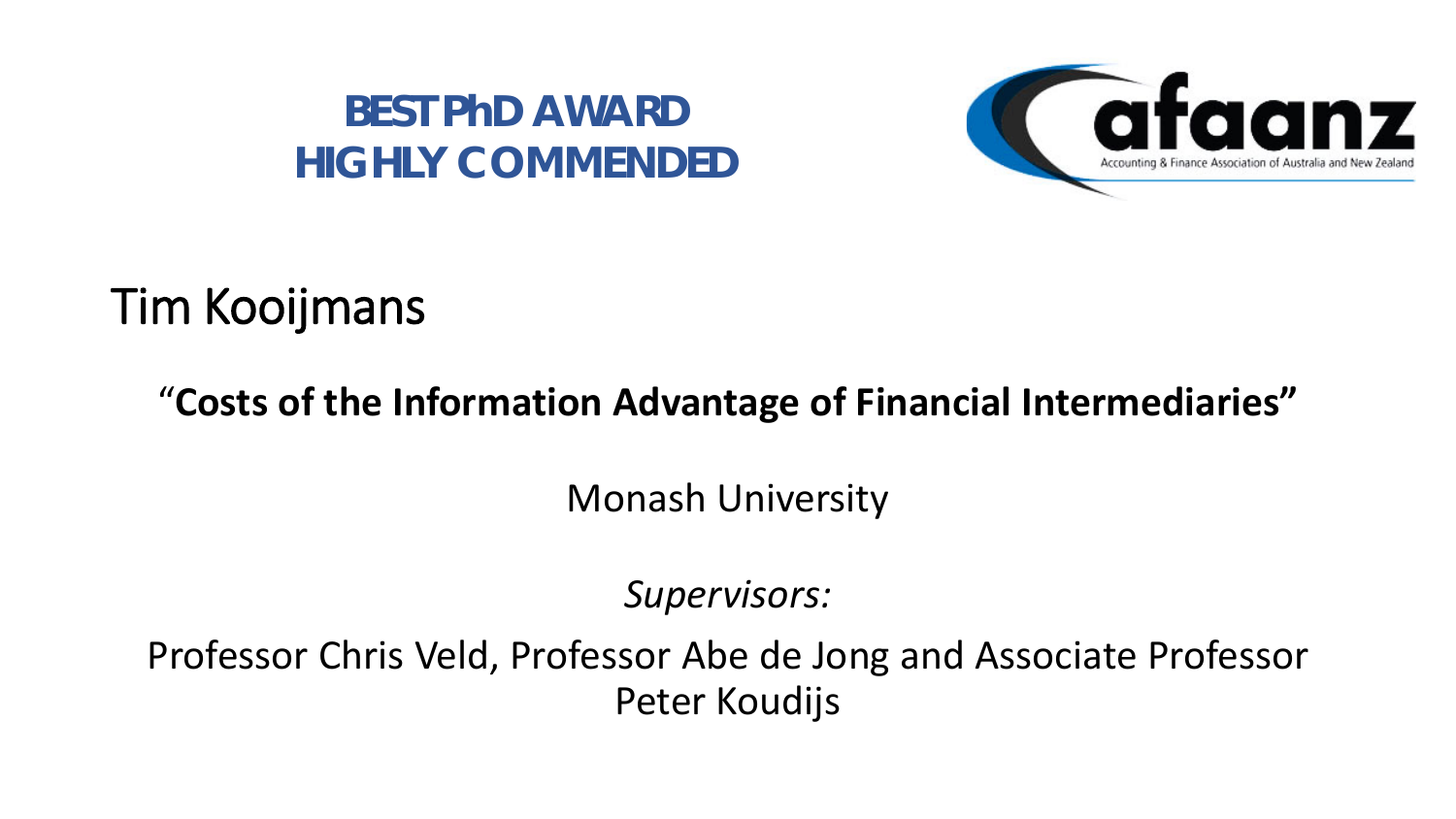**WE CONGRATULATE THE WINNER OF THE AFAANZ 2020 BEST PhD AWARD**



## Eunice Sie Ning Khoo

### "**The Impact of Reputation on a Firm's Financial and Non-Financial Outcomes"**

UNSW Sydney

*Supervisors:*

Professor Gary Monroe and Dr Youngdeok Lim